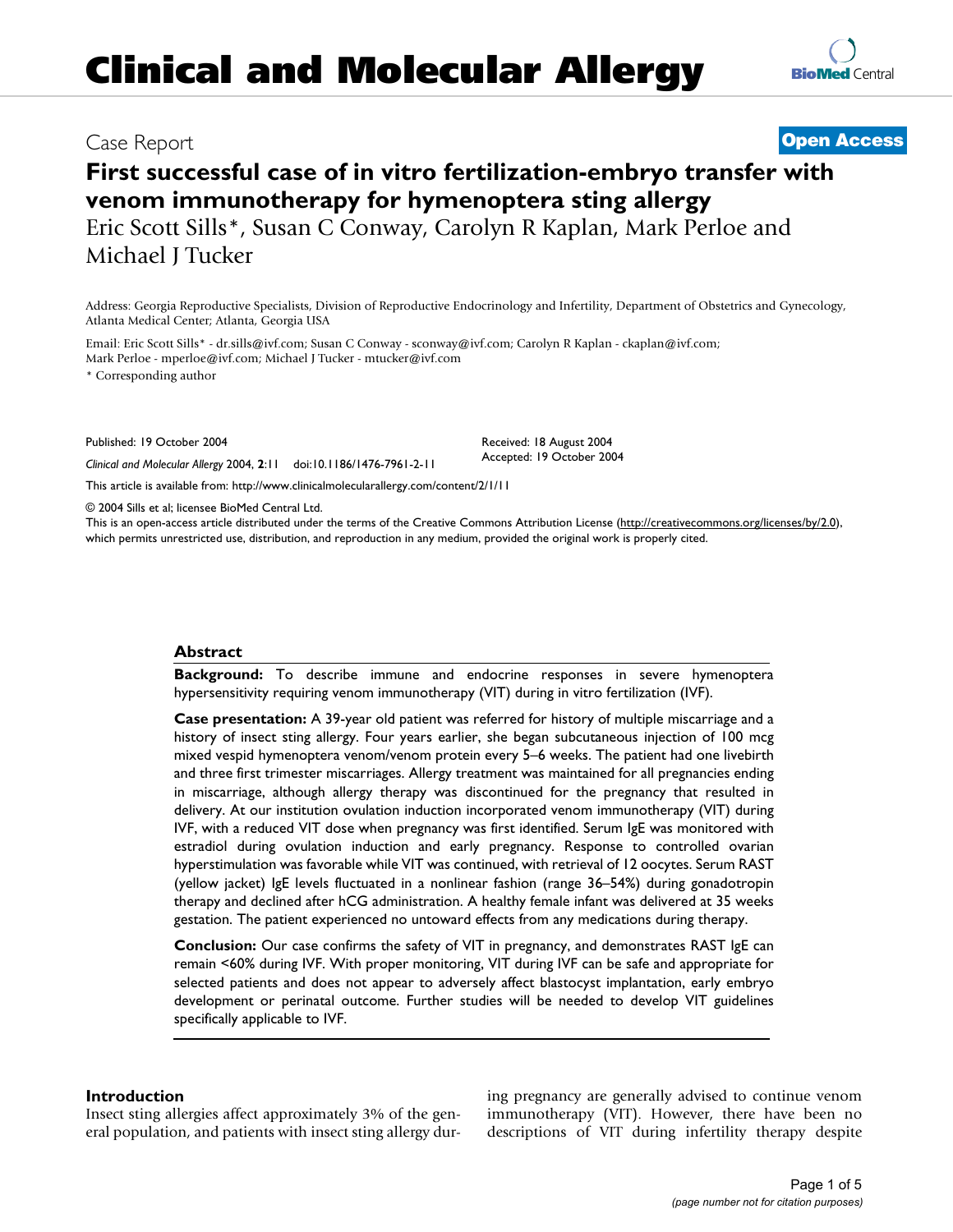increased utilization of the advanced reproductive technologies [1]. In this report, we present endocrine and immunologic parameters observed during a successful in vitro fertilization cycle where a standard insect sting allergy protocol was used.

### **Case report**

A 39 year-old Caucasian  $G_4P_{1031}$  was referred for evaluation and management of recurrent pregnancy loss. Medical history was significant for known carrier state for βthalassemia. Mild hypothyroidism had been diagnosed in 2002 with immediate initiation of replacement therapy. The patient was a non-smoker, in good general health and had no gynecologic complaint. BMI was 21.7 kg/m2. In 1997, she experienced a severe hypotensive anaphylactic reaction following a yellow jacket sting (*Vespula* spp.) resulting in a full allergy work-up. The patient began subcutaneous injection of 100 mcg mixed vespid hymenoptera venom/venom protein (Pharmalgen®; ALK Abello, Hørsholm, Denmark) every 5–6 weeks, which was well tolerated.

All four conceptions were established without medical assistance, involved the same partner, and were achieved after the hymenoptera hypersensitivity diagnosis. The initial pregnancy occurred three years before presentation and resulted in a first trimester spontaneous abortion. No adjustment was made to the allergy injection regimen during that pregnancy. Fetal cardiac activity was initially present, but was lost at 10 weeks' gestation for unknown reasons. No curettage was performed.

One year later, a second pregnancy was established but for this pregnancy hymenoptera venom therapy was discontinued when pregnancy was first recognized (~6 weeks). A 3170 g female infant was delivered vaginally at 40 1/2 weeks' gestation. In 2001 and 2002, the patient established two additional pregnancies and hymenoptera therapy was maintained at 5–6 week intervals for both; both resulted in first trimester spontaneous abortions. For these miscarriages, dilation and curettage was undertaken but no karyotype was performed and no cause for the losses was identified.

At our institution, euthyroid status was verified, the thalassemia carrier state was confirmed, and we identified a new homozygous A223V mutation at the methyltetrahydrofolate reductase (MTHFR) locus. Folic acid intake was immediately increased to 800 mcg/d, although a baseline serum homocysteine level was not measured. Factor V Leiden, protein S, protein C, and other coagulation tests were normal, as were karyotypes obtained from both partners. Anticardiolipin, antiphospholipid and antiovarian antibody titres were all negative. However, transvaginal saline uterine sonography revealed a uniform 5 mm echodense lesion consistent with an endometrial polyp. Outpatient hysteroscopic polypectomy was performed without complication. After discussing various infertility therapies and associated success rates given her age, the patient elected to undergo IVF.

In March 2003, the patient began programmed ovarian hyperstimulation using a combined recombinant-FSH+hMG protocol (300 IU/d Humegon®, Ferring Pharmaceuticals Inc.; Tarrytown, NY USA and 300 IU/d Gonal-F®, Serono Labs; Norwell, MA USA). Pre-treatment pituitary downregulation was achieved via 5 u/d leuprolide acetate and was continued  $\times$  3 d after gonadotropin therapy commenced. No alteration was made in the patient's allergy injection sequence during ovulation induction (*i.e*., 100 mcg every 5–6 weeks), and serum yellow jacket RAST IgE measurements were obtained via commercial fluoroimmunoassay including positive and negative controls (UniCAP® IgE kit, Pharmacia Diagnostics, Uppsala, Sweden). While absolute IgE levels remained <0.35 kU/l throughout therapy, percentage IgE results were variable and these data are summarized in Figure [1](#page-2-0).

On cycle day 10, subcutaneous hCG (10,000 IU) was given [2] with serum estradiol at 1090 pg/ml. Twelve oocytes were retrieved and 7 advanced to the 2*pn* stage following conventional insemination. A four-day course of methylprednisolone (16 mg/d) was started on the day of oocyte retrieval. On post-fertilization day three, the ultrasound-guided transfer of four embryos was performed. Immediately following embryo transfer, the patient was placed on oral aspirin (81 mg/d) and subcutaneous heparin (5,000 IU b.i.d). Luteal phase support was administered as daily 50 mg IM progsterone in oil injections.

Two weeks after embryo transfer, serum hCG was 72 mIU/ ml. On May 5, 2003, transvaginal ultrasound confirmed a single intrauterine pregnancy with fetal cardiac rate at 126/min. Progesterone was discontinued at the 10<sup>th</sup> gestational week. Immunology and perinatology consultants agreed with reduced dose allergy protocol through the third trimester, and hymenoptera venom protein extract (75 mcg) treatment was maintained to 32 weeks gestation. The patient experienced no untoward reaction or hypersensitivity to gonadotropins, VIT, or supplementary progesterone during therapy.

At 32 weeks, obstetrical sonogram suggested reduced amniotic fluid levels and the patient was given intramuscular betamethasone (12 mg/d  $\times$  2 days) and placed on bedrest. At this point allergy injections were discontinued since the patient was not outdoors and risk for insect sting was regarded as low. Intravenous oxytocin was started at 35 weeks due to oligohydramnios and resulted in vaginal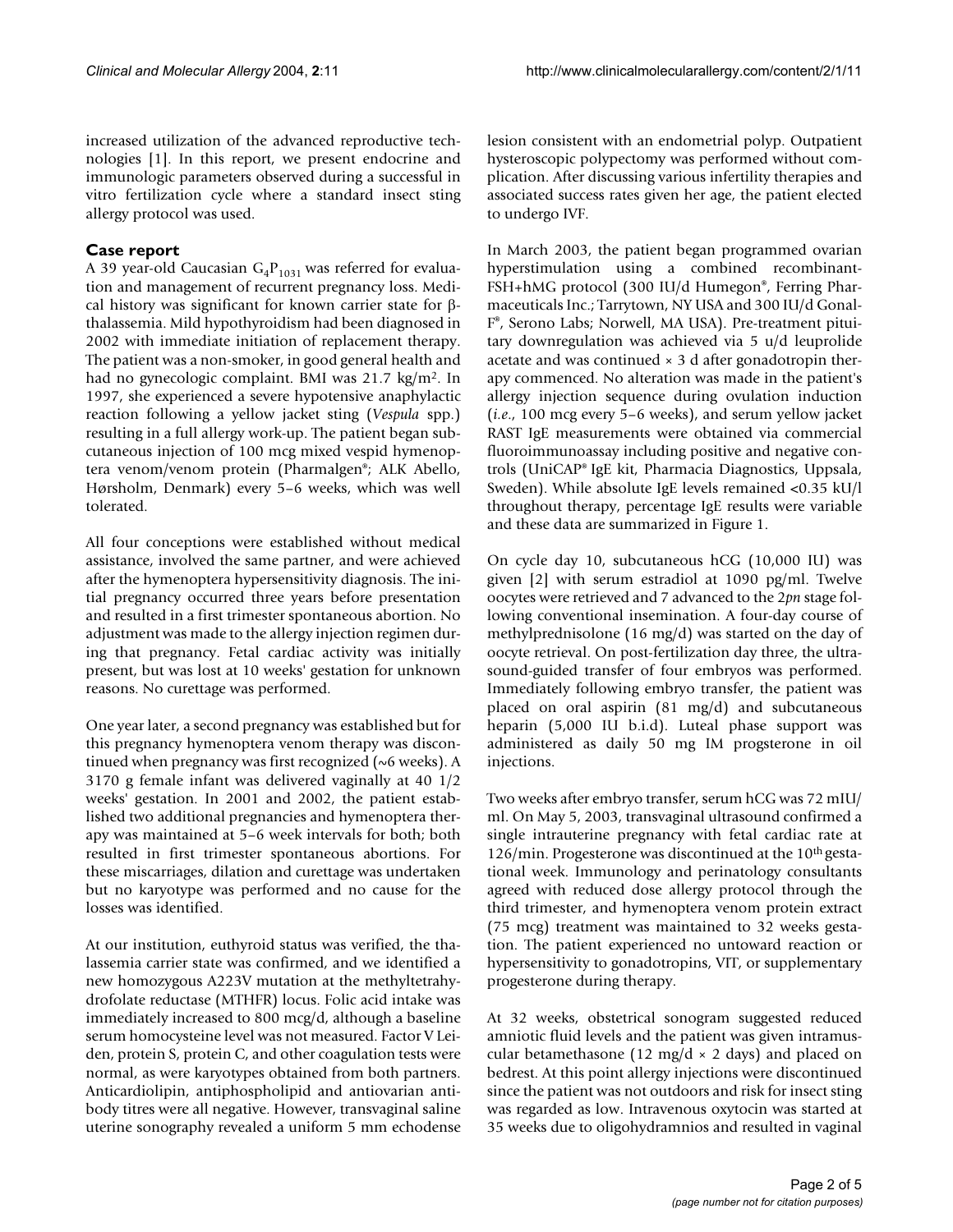<span id="page-2-0"></span>

#### observed during in vitro fertilizatio **Figure 1** Relationships among serum luteinizing hormone (LH-blue), estr n and concomitant venom immunotherapy adiol (E2-black), and yellow jacket RAST %IgE (IgE-red)

Relationships among serum luteinizing hormone (LH-blue), estradiol (E2-black), and yellow jacket RAST %IgE (IgE-red) observed during in vitro fertilization and concomitant venom immunotherapy.

delivery of a 2495 g female infant. Mother and baby were discharged home after an uncomplicated two-day postpartum course. Allergy injections resumed (100 mcg every 5–6 weeks) when breastfeeding was completed three months later.

#### **Conclusion**

Overall, the incidence of allergy to insect stings is  $\sim$ 3% in adults [3], with allergy to hymenoptera species venom comprising an important subset of this population. Whether or not severe insect sting allergy contributes to poor reproductive outcome has been discussed in earlier reports [3-5], yet the immunology of pregnancy remains complex and poorly understood. While connections between infertility/spontaneous abortion and immune dysfunction have been explored by others [6,7], the reported conclusions have been highly variable [8,9]. In addition, difficulty with immunoassay standardization has made some findings difficult to reproduce [10].

Although continuation of allergy therapy during pregnancy is generally recommended [11], the interaction between ovulation induction agents and hymenoptera venom therapy has never been characterized. Our patient experienced no hypersensitivity or untoward effects during allergy therapy and gonadotropin use; both were well tolerated when administered together. We observed a variable IgE pattern, with a gradually increasing IgE response progressing with follicular growth during ovulation induction. Interestingly, a sharply diminished IgE level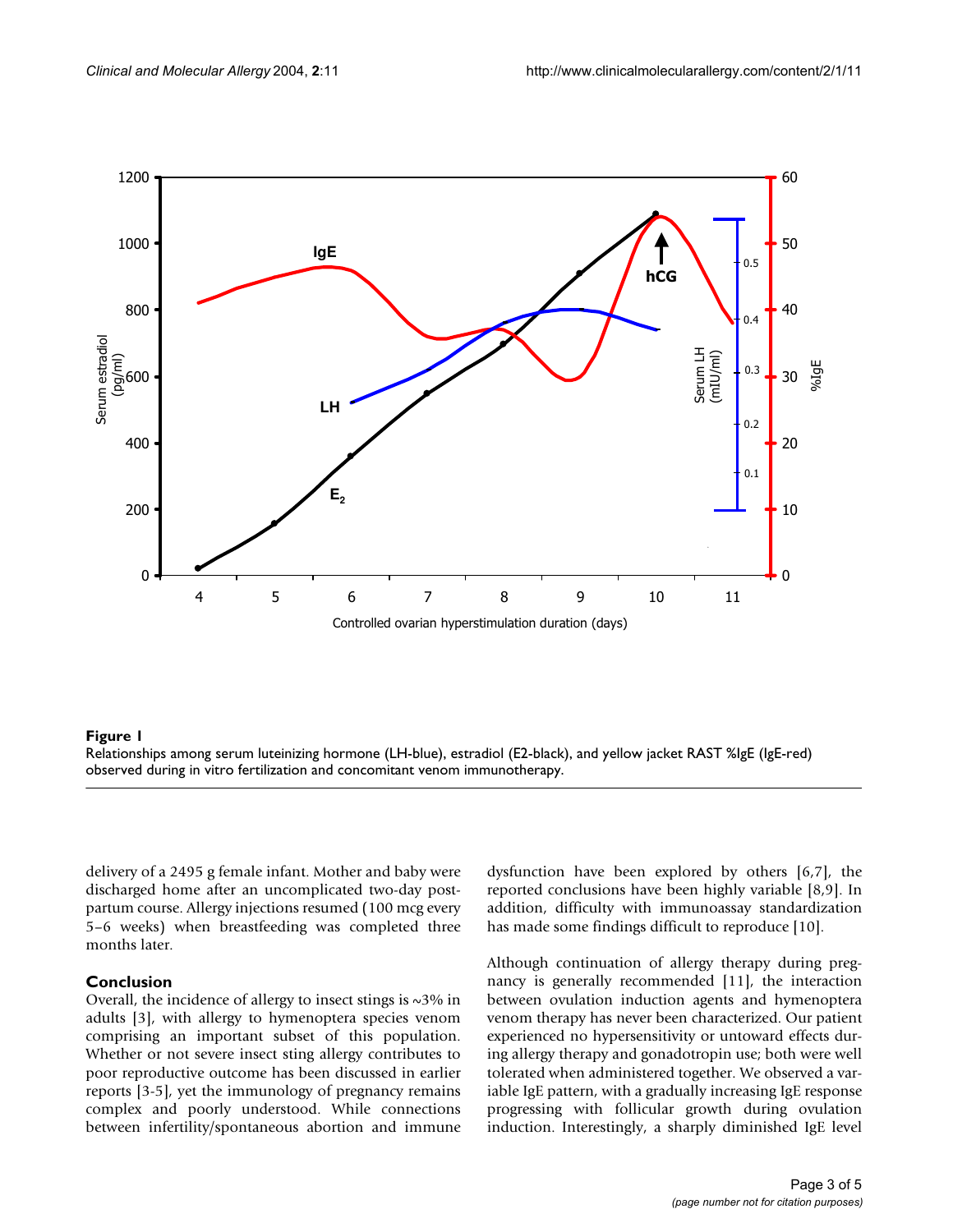was registered immediately after hCG administration. The significance of the reduced terminal immunoglobulin titre is unkown but may reflect an immunomodulatory attenuation effect of hCG and/or progesterone [12].

Evaluation of this patient with a history of multiple spontaneous abortions identified additional factors which might contribute to a poor reproductive outcome. Specifically, endometrial polyps [13] and homozygous MTHFR mutation [14] are recognized independent risk factors for miscarriage. In addition to venom protein, our patient received other medications which modify immune response including aspirin [15], heparin [16], progesterone [17], and human chorionic gonadotropin [12]. Methylprednisolone [18] was administered at embryo transfer and betamethasone was given near delivery [19]. While for our patient VIT was a component of therapy culminating in a satisfactory reproductive outcome, the result should be recognized as the sum of all clinical interventions and insufficient data exists to ascribe specific roles for individual treatments. Levels of IgG4 blocking antibody were not quantified in this study, although measurement of this parameter in subsequent studies may offer additional insight into potential mechanisms of protection (*i.e*., reduction of miscarriage risk).

It has been hypothesized that early production of IL-10 associated with VIT may induce T-cell anergy, dampening T helper type 2 response and resulting in a T helper type 1 dominant cytokine response. As the role of T helper 1 type immune response in blastocyst implantation becomes more completely characterized, T helper type 1 function may prove to be important in early placental dysfunction or recurrent pregnancy loss [20]. These potential mechanisms notwithstanding, when anatomic and hematologic abnormalities were corrected and VIT for insect sting allergy therapy was continued, a healthy livebirth after IVF was achieved. Our report offers, for the first time, reassurance for women undergoing IVF who also suffer from severe insect sting allergy requiring VIT. Data derived from further studies will be helpful as VIT guidelines are developed specifically for patients undergoing IVF.

#### **Competing interests**

The authors declare that they have no competing interests.

#### **Authors' contributions**

ESS was the principal physician and coordinated the research. SCC, CRK and MP edited the manuscript. MJT was chief embryologist and edited the manuscript.

#### **Acknowledgement**

Written permission was obtained from the patient for publication of this research. These data presented in part at the XII<sup>th</sup> World Congress on Human Reproduction, 10–13 March 2005 (International Academy of Human Reproduction-Venice, Italy)

#### **References**

- 1. Wright VC, Schieve LA, Reynolds MA, Jeng G, Kissin D: **[Assisted](http://www.ncbi.nlm.nih.gov/entrez/query.fcgi?cmd=Retrieve&db=PubMed&dopt=Abstract&list_uids=15123982) [reproductive technology surveillance – United States, 2001.](http://www.ncbi.nlm.nih.gov/entrez/query.fcgi?cmd=Retrieve&db=PubMed&dopt=Abstract&list_uids=15123982)** *MMWR Surveill Summ* 2004, **53:**1-20.
- 2. Sills ES, Drews CD, Perloe M, Kaplan CR, Tucker MJ: **[Periovulatory](http://www.ncbi.nlm.nih.gov/entrez/query.fcgi?cmd=Retrieve&db=PubMed&dopt=Abstract&list_uids=11476796) [serum human chorionic gonadotropin \(hCG\) concentrations](http://www.ncbi.nlm.nih.gov/entrez/query.fcgi?cmd=Retrieve&db=PubMed&dopt=Abstract&list_uids=11476796) following subcutaneous and intramuscular nonrecombinant hCG useduring ovulation induction: a prospective, rand[omized trial.](http://www.ncbi.nlm.nih.gov/entrez/query.fcgi?cmd=Retrieve&db=PubMed&dopt=Abstract&list_uids=11476796)** *Fertil Steril* 2001, **76:**397-399.
- 3. Schwartz HJ, Golden DB, Lockey RF: **[Venom immunotherapy in](http://www.ncbi.nlm.nih.gov/entrez/query.fcgi?cmd=Retrieve&db=PubMed&dopt=Abstract&list_uids=2324411) [the hymenoptera-allergic patient.](http://www.ncbi.nlm.nih.gov/entrez/query.fcgi?cmd=Retrieve&db=PubMed&dopt=Abstract&list_uids=2324411)** *J Allergy Clin Immunol* 1990, **85:**709-712.
- 4. Erasmus C, Blackwood W, Wilson J: **[Infantile multicystic enceph](http://www.ncbi.nlm.nih.gov/entrez/query.fcgi?cmd=Retrieve&db=PubMed&dopt=Abstract&list_uids=7138068)[alomalacia after maternal bee sting anaphylaxis during](http://www.ncbi.nlm.nih.gov/entrez/query.fcgi?cmd=Retrieve&db=PubMed&dopt=Abstract&list_uids=7138068) [pregnancy.](http://www.ncbi.nlm.nih.gov/entrez/query.fcgi?cmd=Retrieve&db=PubMed&dopt=Abstract&list_uids=7138068)** *Arch Dis Child* 1982, **57:**785-787.
- 5. Habek D, Cerkez-Habek J, Jalsovec D: **[Anaphylactic shock in](http://www.ncbi.nlm.nih.gov/entrez/query.fcgi?cmd=Retrieve&db=PubMed&dopt=Abstract&list_uids=10951712) [response to wasp sting in pregnancy.](http://www.ncbi.nlm.nih.gov/entrez/query.fcgi?cmd=Retrieve&db=PubMed&dopt=Abstract&list_uids=10951712)** *Zentralbl Gynakol* 2000, **122:**393-394.
- 6. Beer AE, Kwak JY, Ruiz JE: **[Immunophenotypic profiles of](http://www.ncbi.nlm.nih.gov/entrez/query.fcgi?cmd=Retrieve&db=PubMed&dopt=Abstract&list_uids=8739457) [peripheral blood lymphocytes in women with recurrent](http://www.ncbi.nlm.nih.gov/entrez/query.fcgi?cmd=Retrieve&db=PubMed&dopt=Abstract&list_uids=8739457) pregnancy losses and in infertile women with multiple failed [in vitro fertilization cycles.](http://www.ncbi.nlm.nih.gov/entrez/query.fcgi?cmd=Retrieve&db=PubMed&dopt=Abstract&list_uids=8739457)** *Am J Reprod Immunol* 1996, **35:**376-382.
- 7. Sher G, Zouves C, Feinman M, Maassarani G, Matzner W, Chong P, Ching W: **[A rational basis for the use of combined heparin/](http://www.ncbi.nlm.nih.gov/entrez/query.fcgi?cmd=Retrieve&db=PubMed&dopt=Abstract&list_uids=9645271) aspirin and IVIG immunotherapy in the treatment of recur[rent IVF failure associated with antiphospholipid antibodies.](http://www.ncbi.nlm.nih.gov/entrez/query.fcgi?cmd=Retrieve&db=PubMed&dopt=Abstract&list_uids=9645271)** *Am J Reprod Immunol* 1998, **39:**391-394.
- 8. Marzusch K, Tinneberg H, Mueller-Eckhardt G, Kaveri SV, Hinney B, Redman C: **[Is immunotherapy justified for recurrent sponta](http://www.ncbi.nlm.nih.gov/entrez/query.fcgi?cmd=Retrieve&db=PubMed&dopt=Abstract&list_uids=1351217)[neous abortion?](http://www.ncbi.nlm.nih.gov/entrez/query.fcgi?cmd=Retrieve&db=PubMed&dopt=Abstract&list_uids=1351217)** *Lancet* 1992, **339:**1543.
- 9. Coulam CB, Krysa LW, Bustillo M: **[Intravenous immunoglobulin](http://www.ncbi.nlm.nih.gov/entrez/query.fcgi?cmd=Retrieve&db=PubMed&dopt=Abstract&list_uids=7714143) [for in vitro fertilization failure.](http://www.ncbi.nlm.nih.gov/entrez/query.fcgi?cmd=Retrieve&db=PubMed&dopt=Abstract&list_uids=7714143)** *Hum Reprod* 1994, **9:**2265-2269.
- 10. Mire-Sluis A, Das Gaines R, Lernmark A: **[Standardization of anti](http://www.ncbi.nlm.nih.gov/entrez/query.fcgi?cmd=Retrieve&db=PubMed&dopt=Abstract&list_uids=12762514)[body preparations for use in immunogenicity studies: a case](http://www.ncbi.nlm.nih.gov/entrez/query.fcgi?cmd=Retrieve&db=PubMed&dopt=Abstract&list_uids=12762514) study using the World Health Organization International [Collaborative Study for Islet Cell Antibodies.](http://www.ncbi.nlm.nih.gov/entrez/query.fcgi?cmd=Retrieve&db=PubMed&dopt=Abstract&list_uids=12762514)** *Dev Biol (Basel)* 2003, **112:**153-163.
- 11. Shaikh WA: **[A retrospective study on the safety of immuno](http://www.ncbi.nlm.nih.gov/entrez/query.fcgi?cmd=Retrieve&db=PubMed&dopt=Abstract&list_uids=10780893)[therapy in pregnancy.](http://www.ncbi.nlm.nih.gov/entrez/query.fcgi?cmd=Retrieve&db=PubMed&dopt=Abstract&list_uids=10780893)** *Clin Exp Allergy* 1993, **23:**857-860.
- 12. Schafer A, Pauli G, Friedman W, Dudenhausen JW: **[Human chori](http://www.ncbi.nlm.nih.gov/entrez/query.fcgi?cmd=Retrieve&db=PubMed&dopt=Abstract&list_uids=1453299)onic gonadotropin (hCG) and placental lactogen (hPL) [inhibit interleukin-2 \(IL-2\) and increase interleukin-1 beta](http://www.ncbi.nlm.nih.gov/entrez/query.fcgi?cmd=Retrieve&db=PubMed&dopt=Abstract&list_uids=1453299) (IL-1 beta), -6 (IL-6) and tumor necrosis factor (TNF-alpha) [expression in monocyte cell cultures.](http://www.ncbi.nlm.nih.gov/entrez/query.fcgi?cmd=Retrieve&db=PubMed&dopt=Abstract&list_uids=1453299)** *J Perinat Med* 1992, **20:**233-240.
- 13. Varasteh NN, Neuwirth RS, Levin B, Keltz MD: **[Pregnancy rates](http://www.ncbi.nlm.nih.gov/entrez/query.fcgi?cmd=Retrieve&db=PubMed&dopt=Abstract&list_uids=10432121) [after hysteroscopic polypectomy and myomectomy in infer](http://www.ncbi.nlm.nih.gov/entrez/query.fcgi?cmd=Retrieve&db=PubMed&dopt=Abstract&list_uids=10432121)[tile women.](http://www.ncbi.nlm.nih.gov/entrez/query.fcgi?cmd=Retrieve&db=PubMed&dopt=Abstract&list_uids=10432121)** *Obstet Gynecol* 1999, **94:**168-171.
- 14. Unfried G, Griesmacher A, Weismuller W, Nagele F, Huber JC, Tempfer CB: **[The C677T polymorphism of the methylenetet](http://www.ncbi.nlm.nih.gov/entrez/query.fcgi?cmd=Retrieve&db=PubMed&dopt=Abstract&list_uids=12039122)[rahydrofolate reductase gene and idiopathic recurrent](http://www.ncbi.nlm.nih.gov/entrez/query.fcgi?cmd=Retrieve&db=PubMed&dopt=Abstract&list_uids=12039122) [miscarriage.](http://www.ncbi.nlm.nih.gov/entrez/query.fcgi?cmd=Retrieve&db=PubMed&dopt=Abstract&list_uids=12039122)** *Obstet Gynecol* 2002, **99:**614-619.
- 15. Amberger A, Hala M, Saurwein-Teissl M, Metzler B, Grubeck-Loebenstein B, Xu Q, Wick G: **[Suppressive effects of anti-inflamma](http://www.ncbi.nlm.nih.gov/entrez/query.fcgi?cmd=Retrieve&db=PubMed&dopt=Abstract&list_uids=10203577)[tory agents on human endothelial cell activation and](http://www.ncbi.nlm.nih.gov/entrez/query.fcgi?cmd=Retrieve&db=PubMed&dopt=Abstract&list_uids=10203577) [induction of heat schock proteins.](http://www.ncbi.nlm.nih.gov/entrez/query.fcgi?cmd=Retrieve&db=PubMed&dopt=Abstract&list_uids=10203577)** *Mol Med* 1999, **5:**117-128.
- 16. Hecht I, Hershkovitz R, Shivtiel S, Lapidot T, Cohen IR, Lider O, Cahalon L: **[Heparin-disaccharide affects T cells: inhibition of](http://www.ncbi.nlm.nih.gov/entrez/query.fcgi?cmd=Retrieve&db=PubMed&dopt=Abstract&list_uids=15020655) [NF-kappaB activation, cell migration, and modulation of](http://www.ncbi.nlm.nih.gov/entrez/query.fcgi?cmd=Retrieve&db=PubMed&dopt=Abstract&list_uids=15020655) [intracellular signaling.](http://www.ncbi.nlm.nih.gov/entrez/query.fcgi?cmd=Retrieve&db=PubMed&dopt=Abstract&list_uids=15020655)** *J Leukoc Biol* 2004, **75:**1139-1146.
- 17. McMurray RW, Suwannaroj S, Ndebele K, Jenkins JK: **[Differential](http://www.ncbi.nlm.nih.gov/entrez/query.fcgi?cmd=Retrieve&db=PubMed&dopt=Abstract&list_uids=11641617) [effects of sex steroids on T and B cells: modulation of cell](http://www.ncbi.nlm.nih.gov/entrez/query.fcgi?cmd=Retrieve&db=PubMed&dopt=Abstract&list_uids=11641617) cycle phase distribution, apoptosis and bcl-2 protein levels.** *Pathobiology* 2001, **69:**44-58.
- 18. Crockard AD, Treacy MT, Droogan AG, McNeill TA, Hawkins SA: **[Transient immunomodulation by intravenous methylpred](http://www.ncbi.nlm.nih.gov/entrez/query.fcgi?cmd=Retrieve&db=PubMed&dopt=Abstract&list_uids=9345465)[nisolone treatment of multiple sclerosis.](http://www.ncbi.nlm.nih.gov/entrez/query.fcgi?cmd=Retrieve&db=PubMed&dopt=Abstract&list_uids=9345465)** *Mult Scler* 1995, **1:**20-24.
- 19. Koopman G, Dalgleish AG, Bhogal BS, Haaksma AG, Heeney JL: **[Changes in dendritic cell subsets in the lymph nodes of rhe](http://www.ncbi.nlm.nih.gov/entrez/query.fcgi?cmd=Retrieve&db=PubMed&dopt=Abstract&list_uids=11250038)[sus macaques after application of glucocorticoids.](http://www.ncbi.nlm.nih.gov/entrez/query.fcgi?cmd=Retrieve&db=PubMed&dopt=Abstract&list_uids=11250038)** *Hum Immunol* 2001, **62:**208-214.
- 20. Hill JA 3rd, Choi BC: **[Immunodystrophism: evidence for a novel](http://www.ncbi.nlm.nih.gov/entrez/query.fcgi?cmd=Retrieve&db=PubMed&dopt=Abstract&list_uids=11355799) [alloimmune hypothesis for recurrent pregnancy loss involv](http://www.ncbi.nlm.nih.gov/entrez/query.fcgi?cmd=Retrieve&db=PubMed&dopt=Abstract&list_uids=11355799)-**